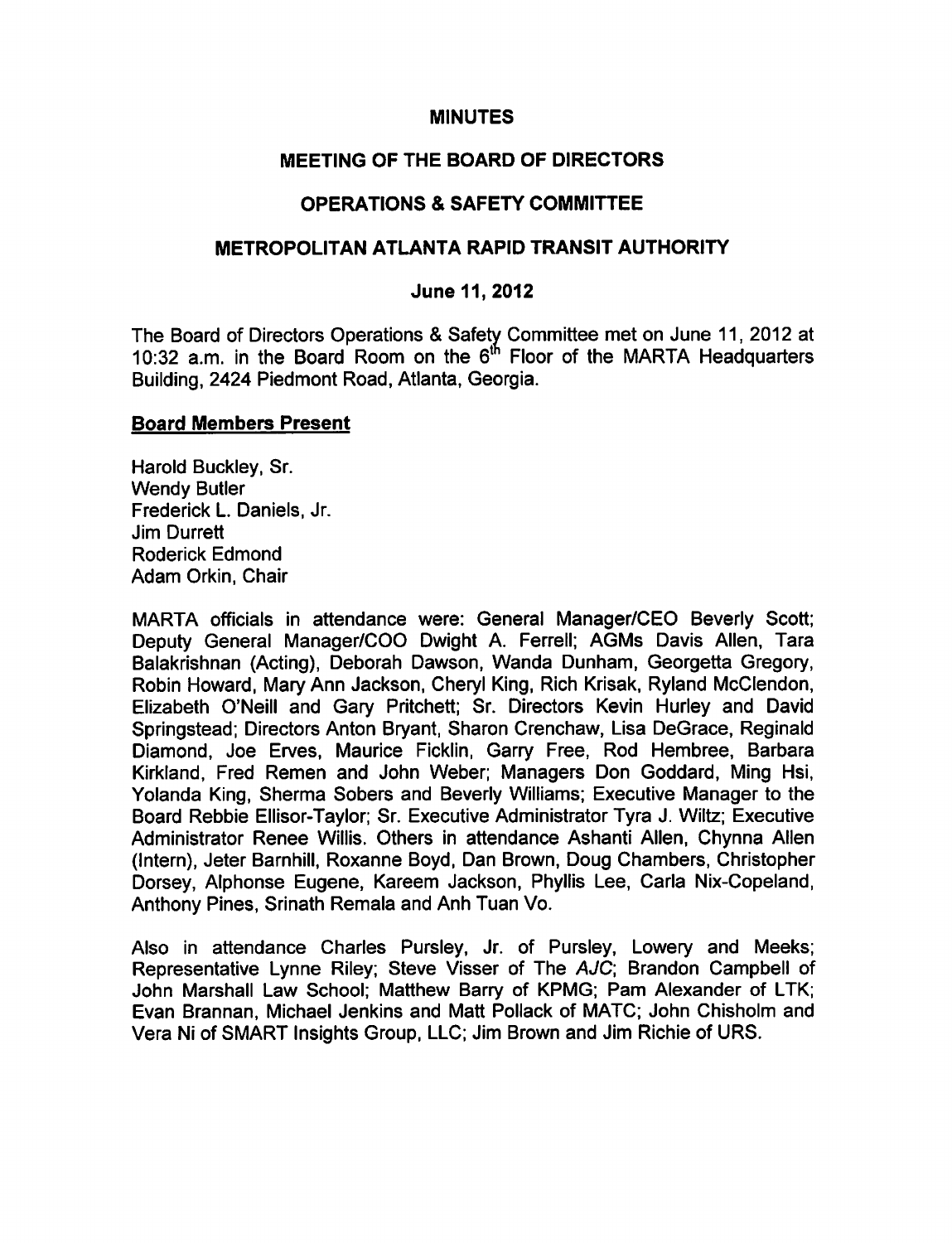# Approval of the May 14, 2012 Operations & Safety Committee Meeting **Minutes**

On motion by Mr. Durrett seconded by Mr. Daniels, the minutes were unanimously approved by a vote of  $5$  to 0, with  $5$  members present.

### Resolution Authorizing the Award of a Contract for Occupational Medical Services. Request for Proposals (RFP) Number P23871

Mrs. Kirkland presented this resolution for Board of Directors' approval authorizing the General Manager/CEO or her delegate to award a contract in the amount of \$1,330,969 to Caduceus Occupational Medicine for Occupational Medical Services.

Mr. Daniels said only two proposals were submitted. He asked about the other firms that retrieved the on-line solicitation and/or purchased the CD

Mrs. Dawson said six firms were unable to perform the services for reasons such as not being able to handle a large account, not having the necessary resources to be competitive or being unable to meet some of the requirements, i.e., post accidents. Three firms said they did not have enough time to submit a proposal due to various reasons of which MARTA's required proposal submission date was not a factor. This is a very complex contract involving many locations and 24/7 availability.

Mr. Daniels asked how long did the firms have to submit proposals.

Mrs. Dawson said 45 days.

Mrs. Butler asked if there is a difference in scope based on the amount.

Mrs. Kirkland said it is the same.

Mrs. Butler asked what was the amount of the last contract.

Mrs. Kirkland said approximately \$1.8M

Mrs. Butler asked why is the new proposal lower.

Mrs. Kirkland said the Authority's last request include mobile testing.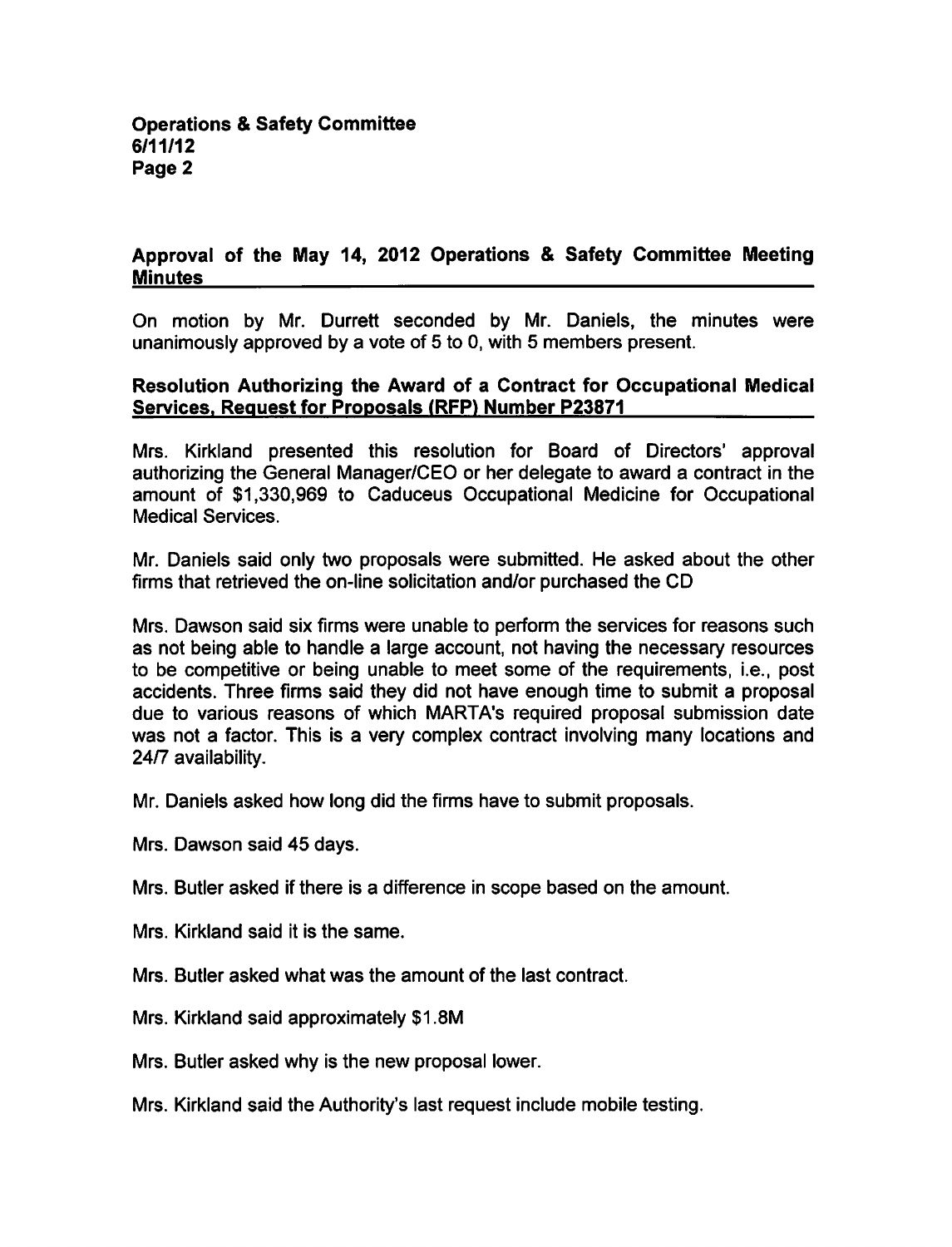On motion by Mr. Daniels seconded by Mrs. Butler, the resolution was approved by a vote of 4 to 0, with 5 members present.

Dr. Edmond abstained.

### Resolution Authorizing Additional Funding For the Agreement for Procurement of Light Rail Vehicles for the Atlanta Streetcar Project Under Assignment From the Utah Transit Authority, Request for Proposal Number (RFP) P22944

Mr. Ferrell presented this resolution for Board of Directors' approval authorizing the General Manager/CEO or her delegate to increase the authorized contract amount for RFP P22944 between the Authority and Siemens Industry, Inc. by \$750,000 from \$18,060,000 to \$18,810,000.

Mr. Durrett asked is MARTA making a recommendation to City of Atlanta.

Mr. Ferrell said the City has already concurred.

Dr. Edmond asked if the increase will affect the overall contract.

Mr. Ferrell said no.

Dr. Edmond said MARTA has experience with Federal grants but is not taking the lead in the project. If it does not come through there could a blemish on MARTA. He added that he was not comfortable with the dynamics.

Mr. Ferrell said currently the Streetcar Project is further along than any other TIGER Project. The Authority does not foresee any issues regarding completion.

Mr. Daniels said the project has exhausted the outlined contingency. He asked is the Authority confident that the increase will be enough.

Mr. Ferrell said this item's contingency was very well allocated. This increase has a lot to do with vehicle storage. MARTA is confident that the increase will be enough; it has to fit within the bottom-line.

Mr. Orkin asked where will the vehicles be stored.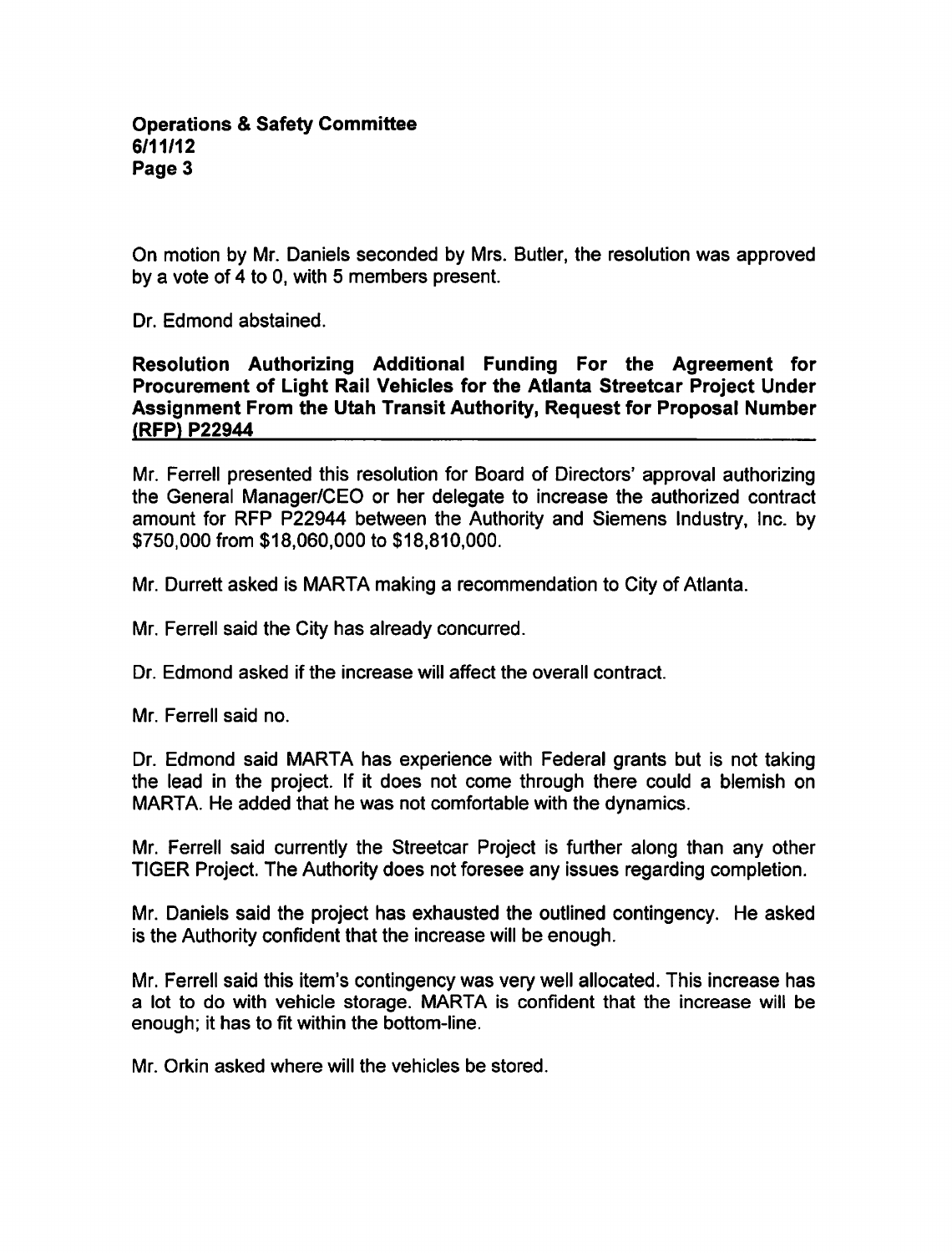Mr. Ferrell said the vehicles will stored at Siemen's Sacramento facility for 12 months.

Mr. Durrett said if the project is finished ahead of schedule the storage will not be necessary for an entire year. He asked will any funds be credited if the storage is no longer needed.

Mr. Ferrell said approval of the resolution serves only as authorization. It does not mean that all the money will be used.

Mr. Buckley asked who will be responsible for over-expenditures.

Mr. Ferrell said there is a contingency in the budget.

On motion by Mr. Durrett seconded by Mr. Daniels, the resolution was unanimously approved by a vote of 6 to 0, with 6 members present.

### Resolution Authorizing Award of a Contract for Consulting Services to Conduct Emergency Preparedness Planning, Trainings and Exercises, General Services Administration (GSA) Contract GS-07F-0210J

Chief Dunham presented this resolution for Board of Directors' approval authorizing the General Manager/CEO or her delegate to award a contract to Science Applications International Corporation (SAIC), a General Services Administration vendor (GS-07F-0210J), in the amount of \$1,950,916.00, for consulting service to conduct Emergency Preparedness Planning, Training and Exercises.

Dr. Edmond asked about the procurement method.

Chief Dunham said the General Services Administration (GSA) schedule was utilized.

Mr. Daniels asked if the amount of the contract award is to be used through 2016.

Chief Dunham said yes; it cannot exceed.

On a motion by Mr. Durrett seconded by Mr. Buckley, the resolution was unanimously approved by a vote of  $6$  to 0, with  $6$  members present.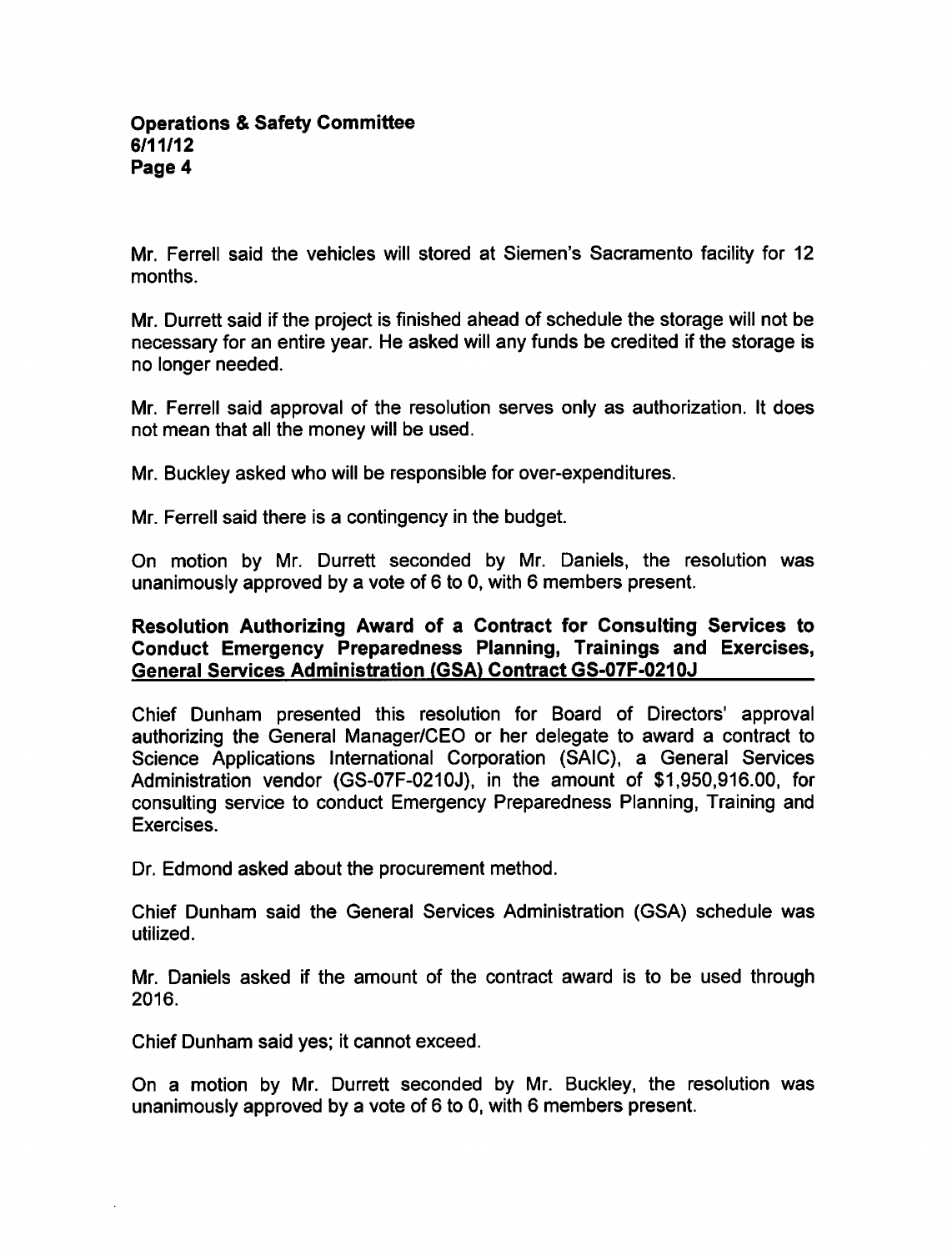## Resolution Authorizing the Award of a Contract for the Procurement of ADA Compliant Mini-Vans. Contract Proposal Number B24644

Mr. Bryant presented this resolution for Board of Directors' approval authorizing the General Manager/CEO or her delegate to award a contract to National Bus Sales & Leasing, Inc. for the procurement of ADA compliant mini-vans.

The purpose of this project is to purchase five (5) new ADA compliant mini-vans to replace existing Bus and Mobility non-revenue vehicles which meet the Authority's replacement mileage criteria of over 100,000 miles.

Mr. Durrett asked what will MARTA do with the old vehicles.

- Mr. Bryant said the Authority will auction the old vehicles.
- Mr. Daniels asked how are the mini-vans utilized.

Mr. Bryant said in the case of breakdowns the mini-vans are used to transport patrons.

On motion by Mr. Durrett seconded by Mr. Daniels, the resolution was unanimously approved by a vote of  $6$  to 0, with  $6$  members present.

#### Briefing - Bus Maintenance Facility Upgrade Program

Mr. Bryant briefed the Committee on MARTA's Bus Maintenance Facility Upgrade Program.

# Brady Mobility Facility

- Existing Conditions
	- Facility was constructed 37 years ago.
	- Administration and Operations staff have operated out of doublewide trailers for fourteen years
	- Portions of the maintenance building have been condemned
	- Lunch/locker rooms in decrepit condition
	- Floor in main shop area is chipped, cracked, and spalling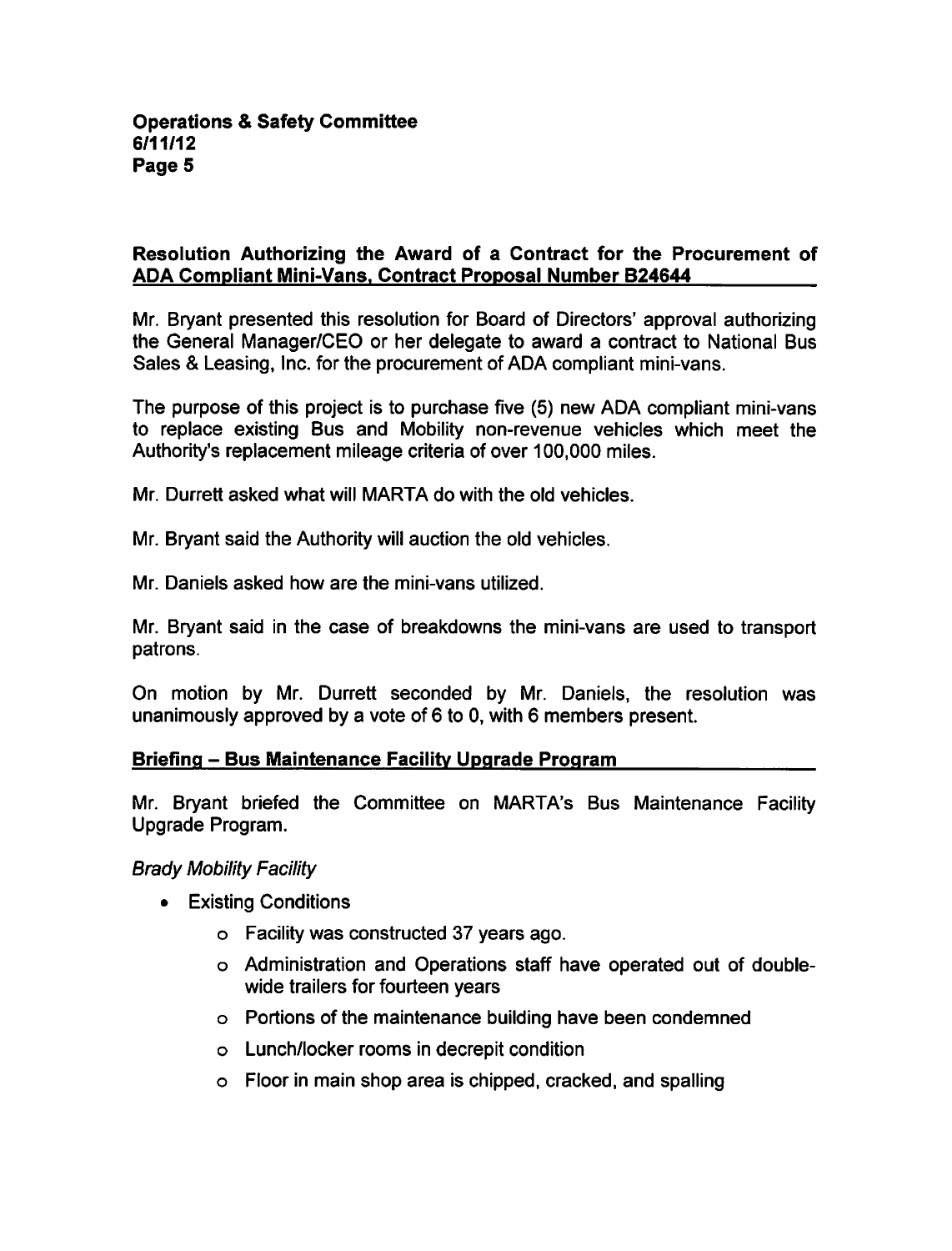- Inefficient traffic and work flow as a result of the original bus operations design
- Original fleet of 175 mobility vans has increased to 187
- Scope of Work
	- New administration and operations offices
	- New maintenance shop
	- New fueling facility
	- New wash building
	- o Increased van parking spaces and employee POV parking
	- LEED certification
	- Fleet parking for 200+ spaces
- Schedule
	- BAFO in April
	- $\circ$  Board Award Summer 2012
	- $\circ$  Construction Start Winter 2013
	- $\circ$  Commissioning Spring 2015
- Funding
	- $\circ$  Project Budget \$48M
	- $\circ$  Federal SGR Funding  $-$  \$32.4M
	- $\circ$  Local \$15.6M

#### Hamilton Phase  $I$  – Fuel, Wash, and Fare Collection

- Existing Conditions  $\bullet$ 
	- Facility is 35 years old and has never been renovated or updated
	- Traffic flow within the facility is less than optimal and results in an unsafe rotational pattern
	- Existing fuel and wash equipment occupies six maintenance bays
	- Location of the fare collection activities and bus cleaner operations disrupt efficient bus traffic flow
	- Security and lighting standard are below that of other MARTA Maintenance Facilities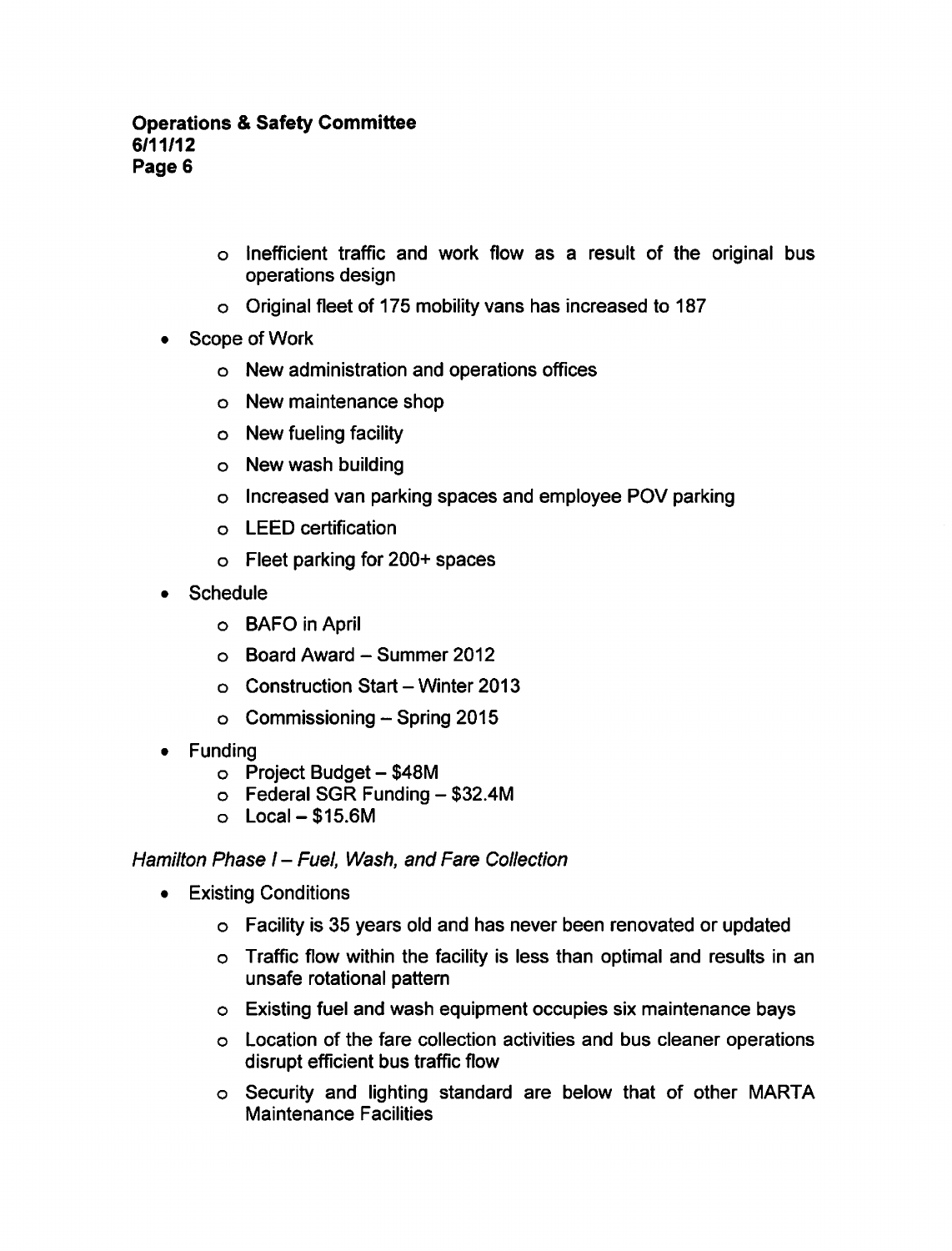- Three acres of property located between Hamilton and Browns Mill has been purchased for new project
- Scope of Work
	- Construct fueling facility
	- Construct wash and tire shop building
	- Construct fare retrieval building
	- Construct interior cleaner canopy
	- Construct sound barrier wall
	- Demolish existing Industrial Wastewater
	- Treatment Plant and construct new
	- Improve site lighting and security
	- Enlarge detention pond
- Schedule  $\bullet$ 
	- $\circ$  Board award Fall 2012
	- $\circ$  Construction start Spring 2013
	- $\circ$  Commissioning Fall 2014
- Funding  $\bullet$ 
	- $\circ$  Project budget  $-$  \$30.2M
	- $\circ$  Federal grant  $-$  \$15.9M
	- $\circ$  Local \$14.3M

# Browns Mill Facility Renovation

- Existing Conditions
	- Facility is 35 years old
	- Buildings are deteriorating and in need of renovation
	- Lighting is substandard throughout
	- Flooring throughout the facility is uneven and spalling
	- Bus maintenance lifts have exceeded service life and many are inoperable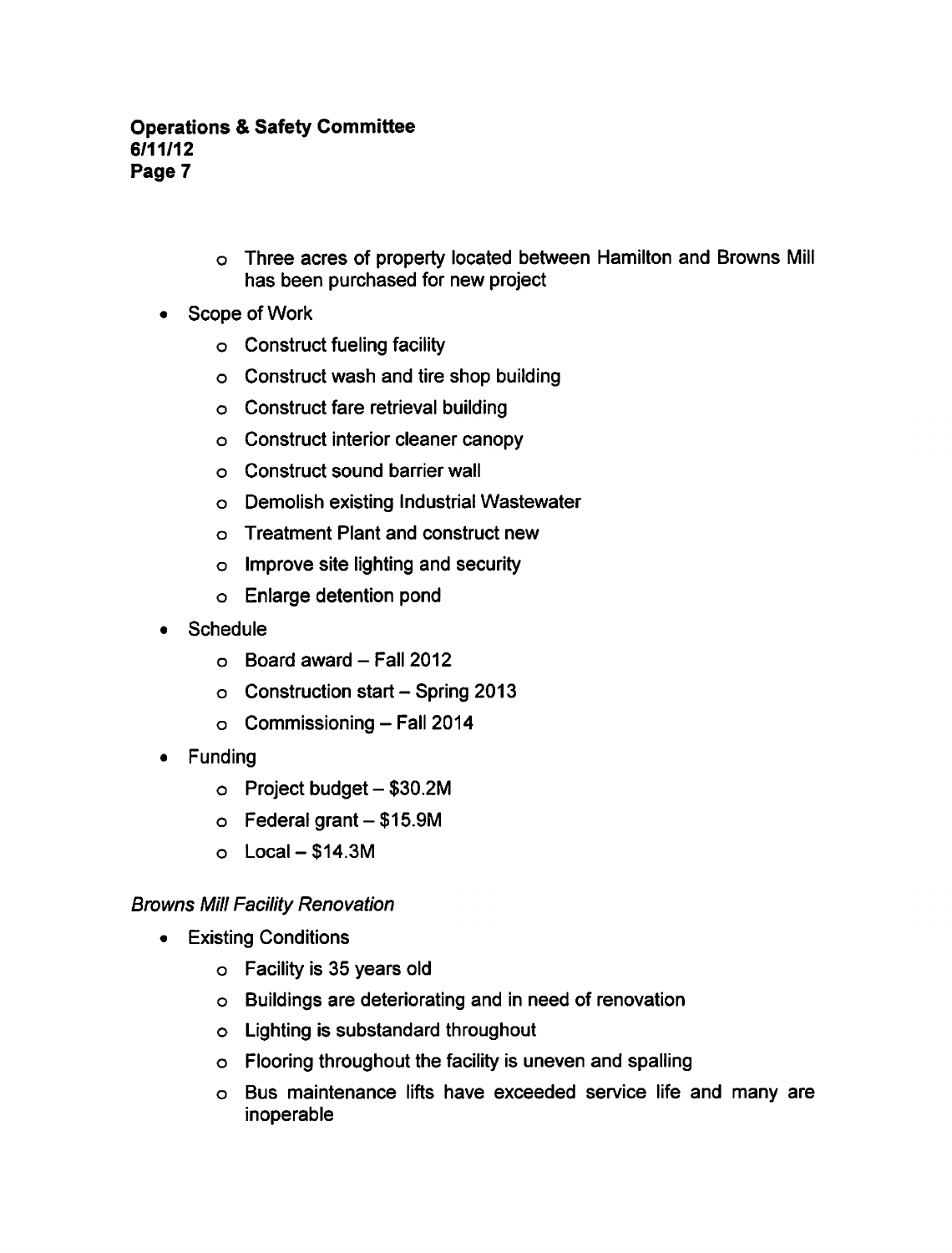- Office and maintenance area layout is dysfunctional
- Parts cleaning area is insufficient for workload
- Break and lunch rooms are undersized
- No staff congregation area exists
- Scope of Work  $\bullet$ 
	- Address non-compliant ADA issues
	- Grind, patch, level and resurface floors to allow use of rolling vehicle hoist lifts
	- Remediation of lead based paint and asbestos
	- Upgrade existing lighting system
	- Renovate work areas to improve functionality and efficiency
	- Install an ADA elevator
- **Schedule** 
	- Advertising-May 2012
	- $\circ$  Board award Winter 2012
	- $\circ$  Construction start Spring 2013
	- $\circ$  Commissioning Spring 2014
- Funding  $\bullet$ 
	- $\circ$  Project Budget \$6.7M
	- $\circ$  Federal Grant  $-$  \$5.6M
	- $\circ$  Local \$1.1 M

# Hamilton Phase  $II$  - Facility Renovation

- **•** Existing Conditions
	- Facility is 35 years old
	- Maintenance bays cannot accommodate articulated buses
	- Buildings are deteriorating and in need of renovation
	- Lighting standards are below that of other MARTA Maintenance **Facilities**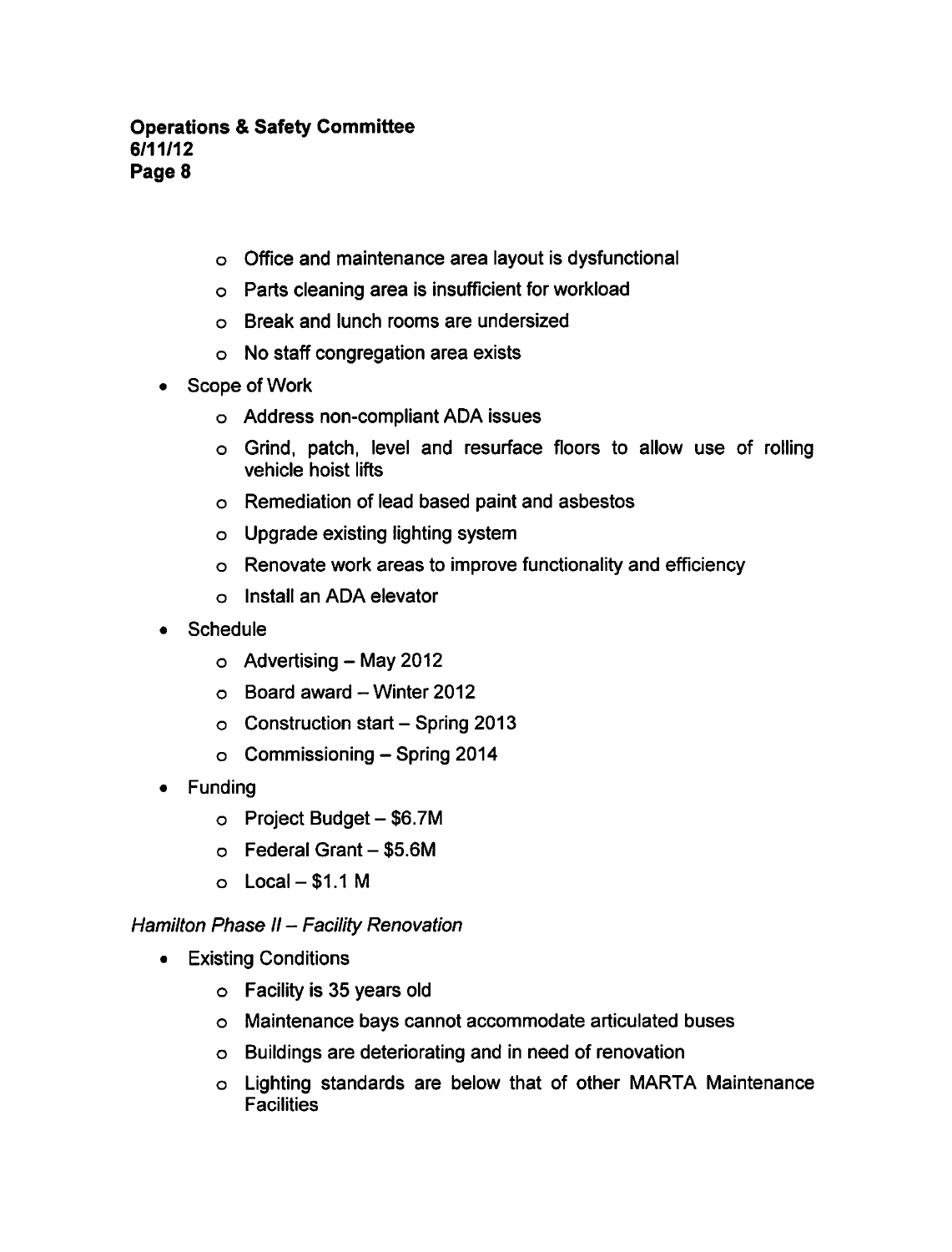- Flooring throughout the facility is uneven and spalling, creating safety and trip hazards
- Bus maintenance lifts have exceeded service life; several are inoperable
- Building is not ADA compliant
- Back-up power generation equipment is insufficient
- Scope of Work  $\bullet$ 
	- Reconstruction of administrative and maintenance areas
	- $\circ$  Installation of a new inspection pit and lifts to accommodate articulated buses
	- o Upgrade existing lighting system
	- Grinding, leveling and resurfacing existing floor
	- Remediation of lead based paint and asbestos
	- Renovation of restrooms, break rooms and shower areas
	- $\circ$  Installation of new bus exhaust ventilation system
	- Address non-compliant ADA issues
	- Installation of an elevator
	- Adjacent HVAC Building renovation to include lighting, flooring and bus exhaust system upgrade
- **Schedule**  $\bullet$ 
	- o Design Complete Fall 2012
	- $\circ$  Board Award Summer 2013
- Funding
	- $\circ$  Project Budget \$15M
	- All local funding
	- Requested FY12 SGR \$12M

# Laredo Facility Renovation

- Existing Conditions
	- Facility was constructed 30 years ago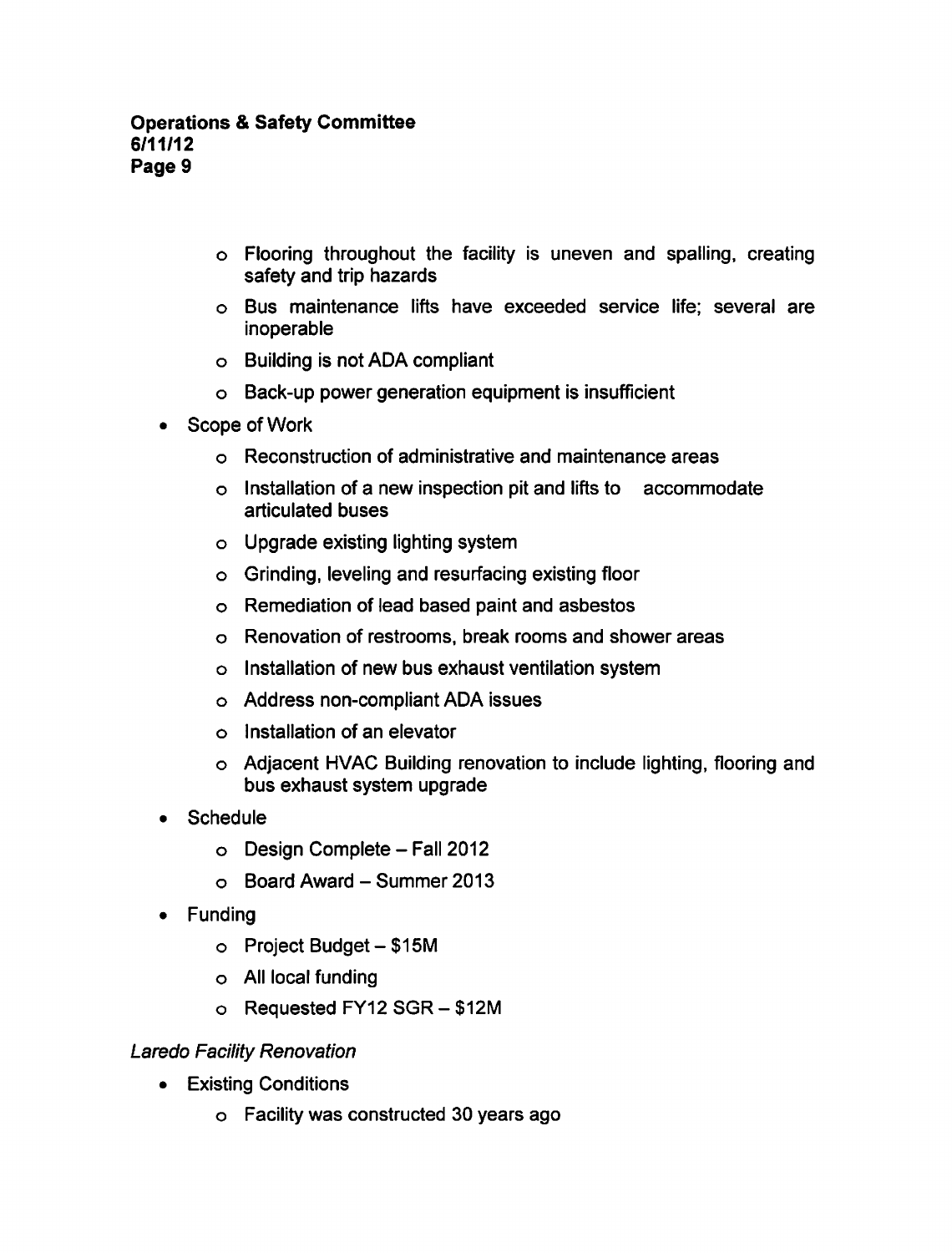- Buildings are deteriorating and in need of renovation
- Lighting is substandard throughout
- Flooring within the maintenance facility is uneven and spalling
- Some maintenance lifts have exceeded useful service life and are inoperable
- Office and administration areas are undersized and do not flow for efficient work processing
- Break and lunch rooms are undersized
- Scope of Work  $\bullet$ 
	- Renovation of administrative and maintenance areas
	- Upgrade existing lighting system
	- Grinding, leveling and resurfacing existing floor
	- Renovation of restrooms, break rooms and shower areas
	- Address non-compliant ADA issues
	- o Convert old and unused fueling bays into a revenue vehicle HVAC repair shop
	- Convert old and unused wash bays into non-revenue vehicle maintenance bays
- **Schedule** 
	- $\circ$  Design complete Fall 2012
	- $\circ$  Board award Summer2013
- Funding:
	- $\circ$  Project budget  $-$  \$5.3M
	- All local funding
	- o Requested FY12 SGR \$8

# Browns Mill Paint Booth Renovations

- Existing Conditions  $\bullet$ 
	- Booth heating systems are inefficient and fail to adequately dry and cure painted buses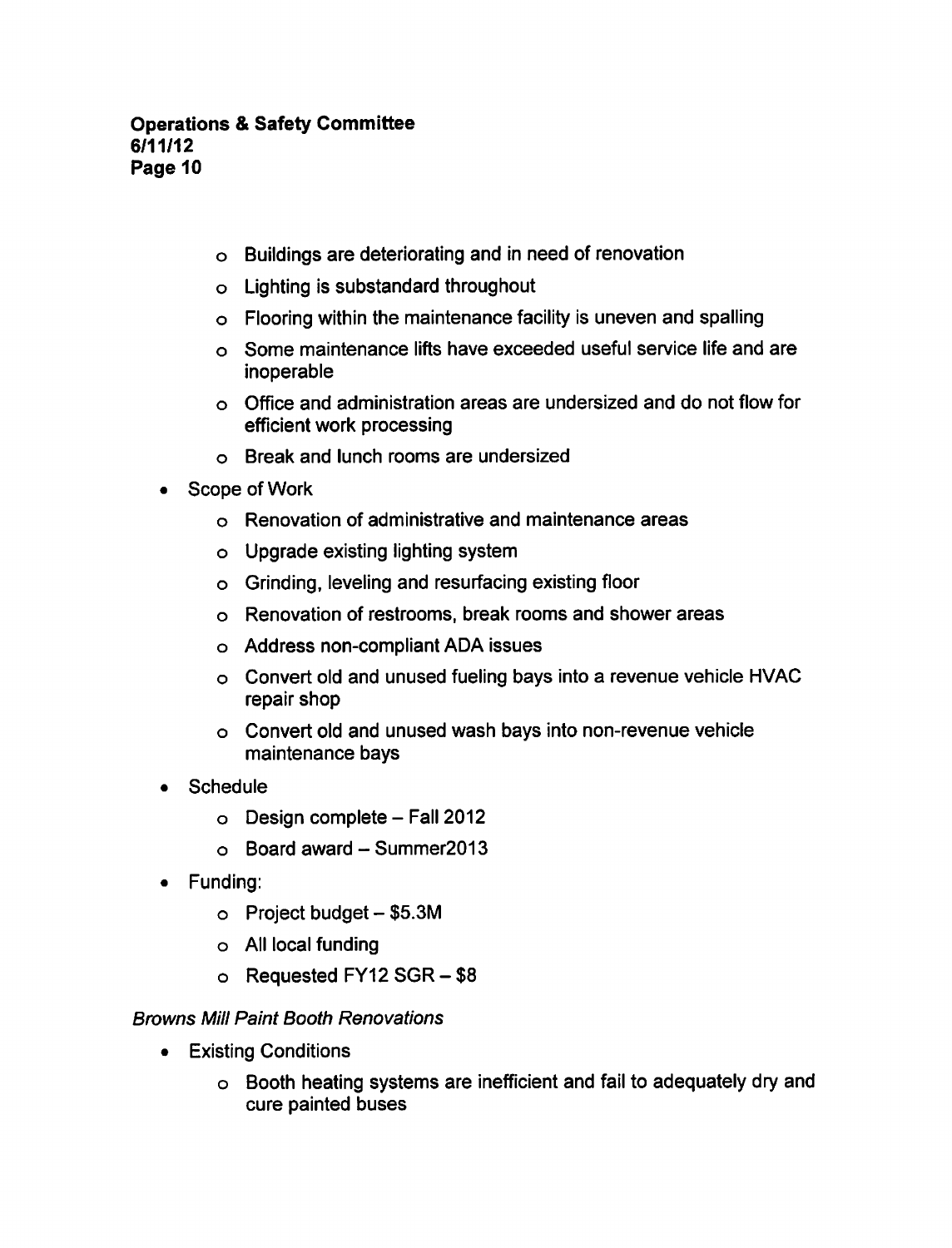- Old style up-draft booths result in overspray, paint runs and the marring of paint patterns
- Booths have insufficient lighting
- No existing solvent or cleaning fluid recycling system
- Booths cannot accommodate articulated buses
- Existing wash area does not have hot water or steam cleaning capability
- Existing prep area is not large enough to wrap and tape buses
- Scope of Work  $\bullet$ 
	- Replace existing 60' paint booths with new 80' downdraft booths sized for articulated buses
	- Replace two existing 50' booths with 60' downdraft booths
	- Relocate existing paint mixing area and enlarge the paint storage area
	- Improve personnel air breathing distribution system
	- Install paint solvent reclamation system
	- Installation of man lifts in all booths
	- Lighting additions and improvements
	- o Separation of bus wash and prep areas
	- Renovate to meet current fire and safety codes
	- Reheat mode reduces heating costs by 85%
- **Schedule** 
	- $\circ$  Board award  $\sim$  Spring 2012
	- o Construction Start Summer 2012
	- $\circ$  Commissioning Summer 2013
- Funding  $\bullet$ 
	- $\circ$  Project Budget  $-$  \$3.9M
	- $\circ$  Federal Grant \$1.75M
	- $O$  Local \$2.15M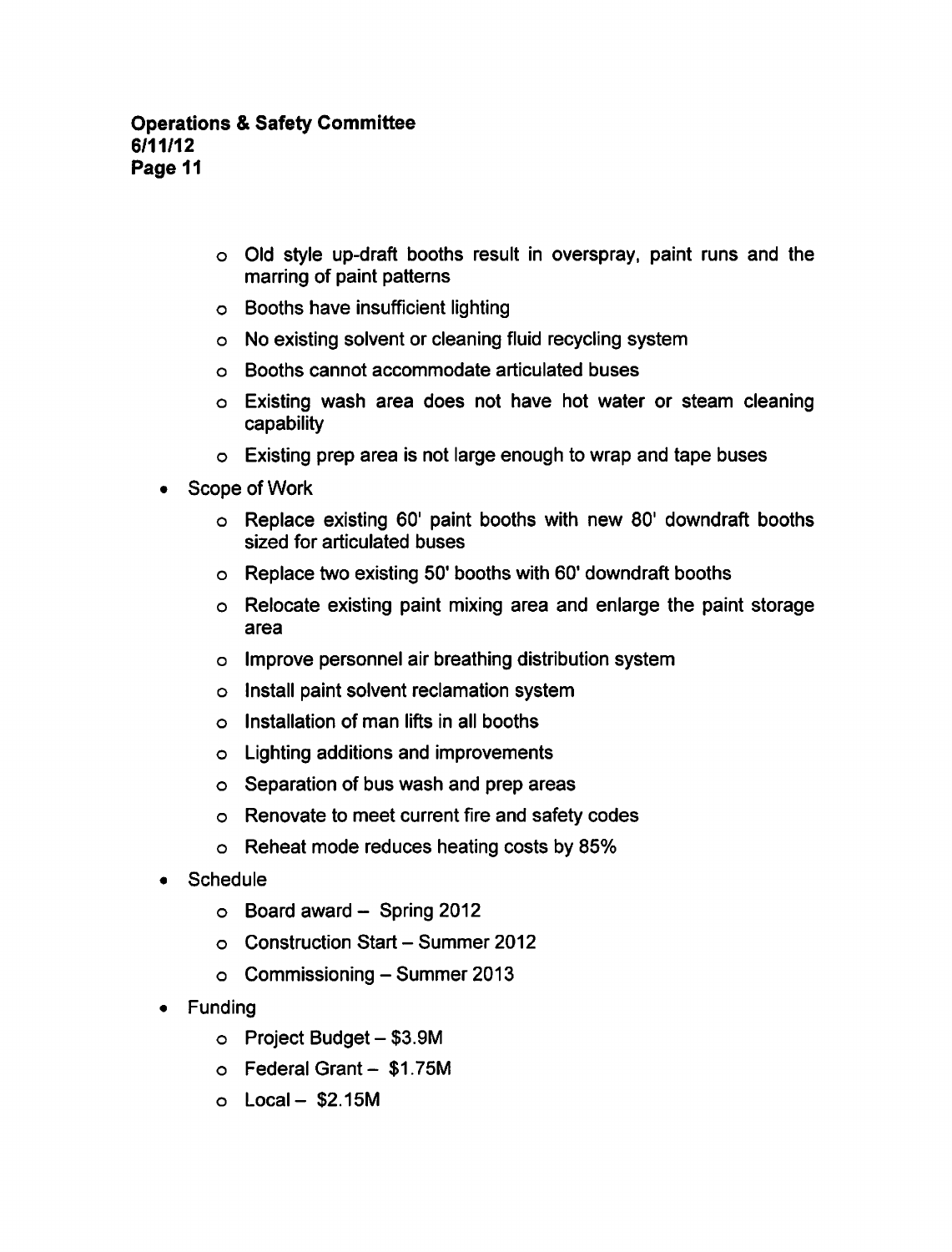Mr. Orkin asked if the projects are within MARTA's budget to maintain.

Mr. Ferrell said yes.

Mr. Daniels said several areas of procurement may come out of the projects. It is important that MARTA gives vendors ample time to prepare bid proposals. He asked that the Board be given a detailed timeframe for the contract awards.

Mr. Orkin said the Board would like to see at least three qualified bids for each area of procurement.

Dr. Scott said MARTA intends to provide an industry-wide view of its CIP and the major projects for the upcoming year.

Dr. Edmond asked staff to provide Board Members with a summary of the upcoming contracts.

#### Briefing - Special Events

Mr. Weber briefed the Committee on MARTA's FY13 Bus and Rail Large Scale Special Events.

# Guiding Principles

- Large Scale Events Any event that requires an Authority-Wide Operations and Staffing Plan
- Large Scale or Special Event Policy
	- $\circ$  All departments attend a required special events meeting hosted by Rail Operations 30 days prior to event
	- All departments submit service plans for respective area ten days prior to event
	- Marketing sends customer notifications via Facebook, Twitter, My Commute and the media circuit two weeks prior to event
	- o Rail & Bus Operations make announcements to customers seven days prior to event
	- Emergency Operations Center (EOC) is staffed by representatives from each department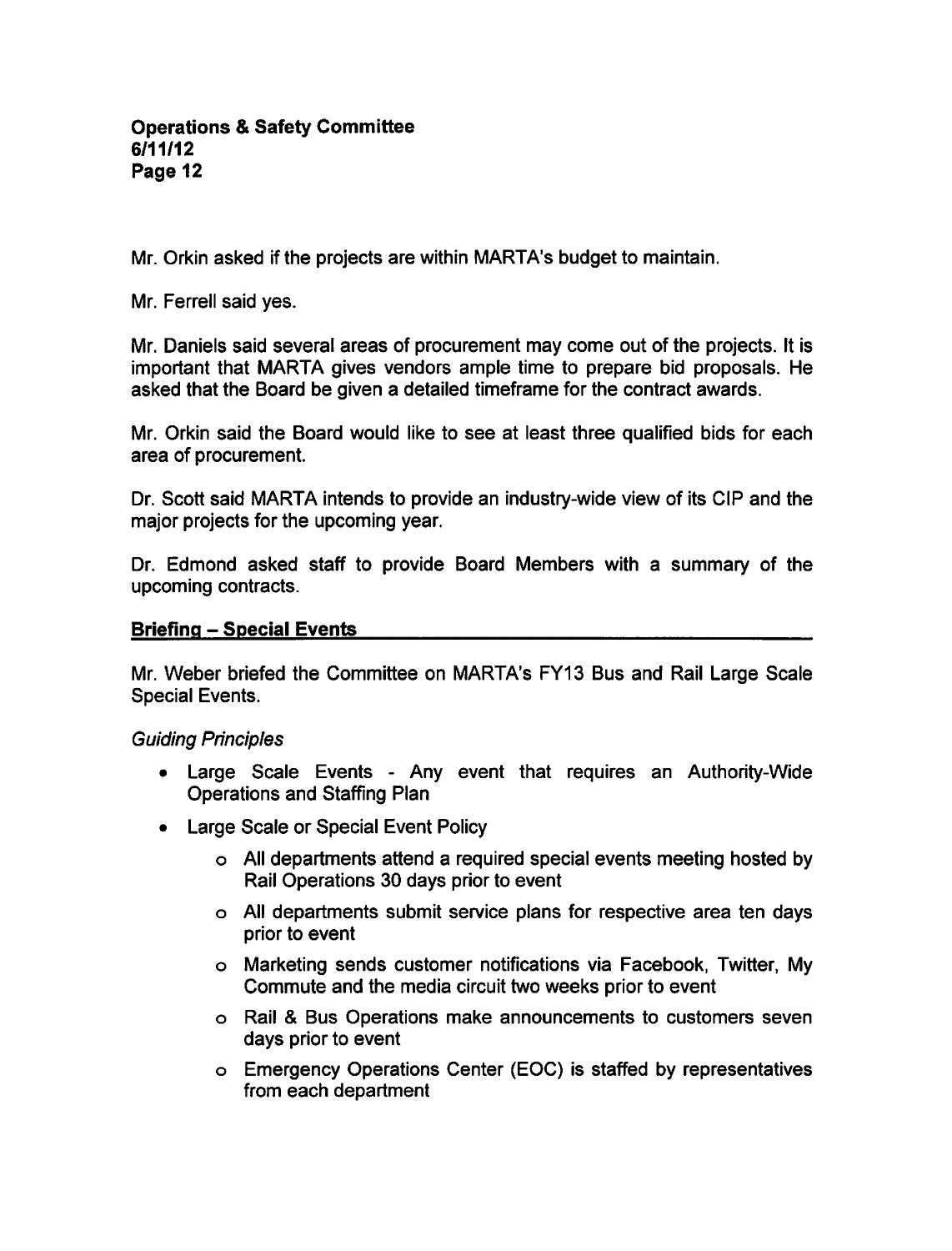o All departments attend a de-briefing meeting to discuss and critique the execution of all service plans

# **FY13 Marta Rail/Bus Special Events**

July  $4^{th}$ 

- Peachtree Road Race
	- **Peachtree Road Race (39,000 participants)**
	- $\blacksquare$  Lenox to Midtown & back
	- $\blacksquare$  5:00a.m. 1:00 p.m.
	- $\blacksquare$ minute headway; Airport to Lindbergh, 10 minute headway north of Lindbergh
	- $\approx$  8 car trains on all routes
	- 30 buses provide parallel service between Lindbergh and  $\blacksquare$ Midtown Stations
	- $\blacksquare$ Mobility vehicles will be used to transport as required
	- Full personnel deployment (including 60 assignments from Headquarters), Bus, Rail, Police, Facilities, Maintenance of Way, Safety, Revenue and Marketing
	- Parade
	- $\blacksquare$  7:00a.m. Noon
	- Service Plan for Road Race covers Parade  $\blacksquare$
- Lenox Fireworks
	- **E** Lenox Square Mall
	- $= 5:00p.m. -11:00p.m.$
	- **15 minute headway**
	- **4 Special Event trains (inserted as needed)**
- Brave's Game
	- **F** Turner Field
	- $\blacksquare$  7:00p.m. 11:00p.m.
	- 2 Special Event trains (inserted as needed)
	- 15 to 20 buses for Braves bus shuttle from Five Points to Turner Field and back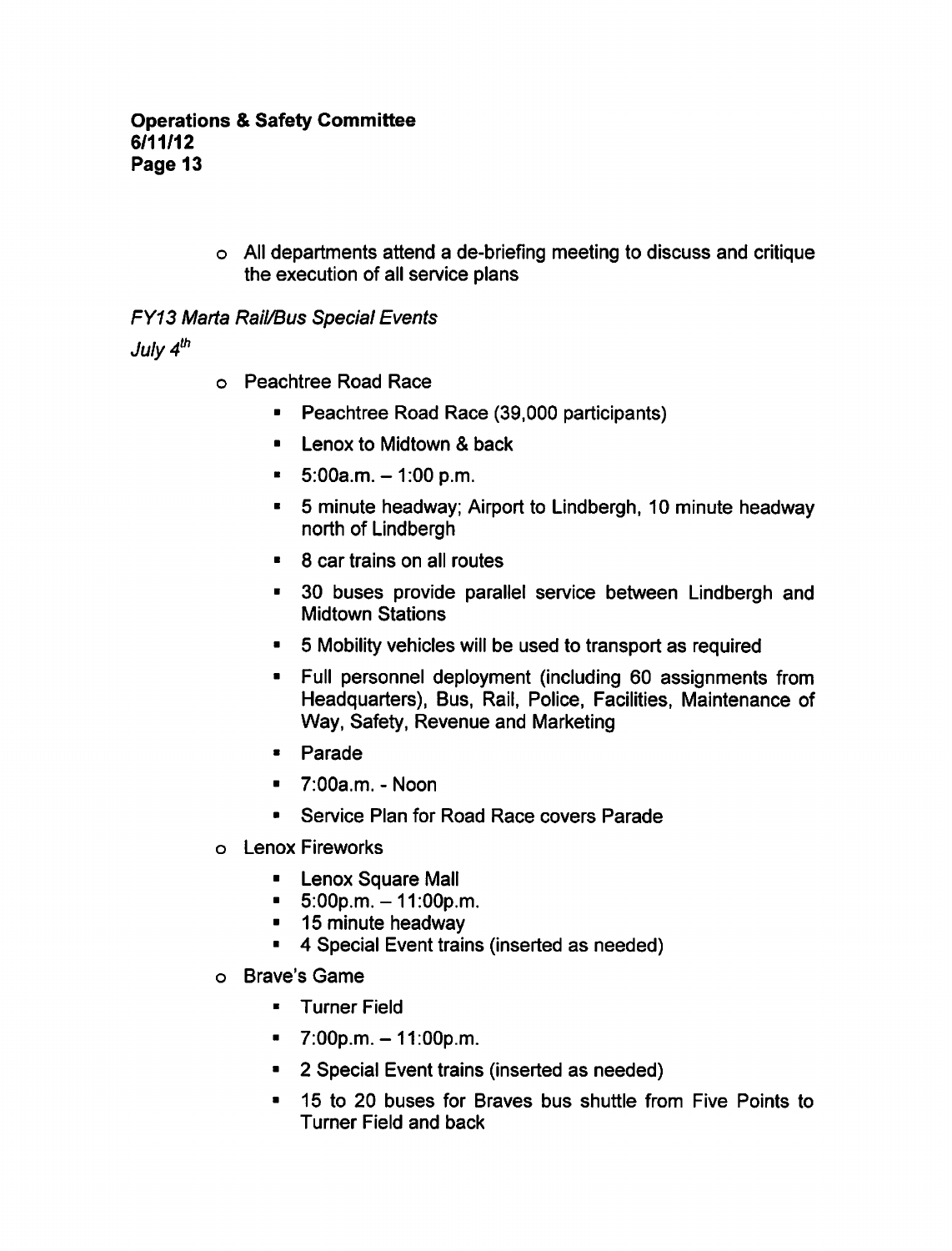- Ridership
	- 240,000 total ridership for the day

# August

• 2 Falcon Football Games; Chick-fil-A Kick-off Game, Braves Games

# September

- 2 Falcon Football Games; Chick-fil-A Kick-off Game, Braves Games
- Atlanta Football Classic Game/Parade September 29, 2012
	- Georgia Dome
	- Ridership 12K
	- $\circ$  10 Minute headway on the East/West & North/South Rail Line
	- 11 Special Event trains (inserted as needed)

# **October**

- 1 Falcon Football Game; Braves Games  $\bullet$
- T.D. Jakes Conference October 4-7,2012  $\bullet$ 
	- Phillips Arena
	- Ridership 5K/day
	- o 4 Special Event trains (inserted as needed

# November

Falcon Football Games; State Farm Champion Classic College  $\bullet$ Basketball Game

# December

- SEC Championship Game December 1, 2012
	- Georgia Dome
	- Ridership 10K
	- o 10 minute headway on the East/West & North/South Rail Line
	- 11 Special Event trains (inserted as needed)
- New Year's Eve  $\bullet$ 
	- Revenue will begin with special 15 minute headway on all rail lines from  $5:00a.m. - 4:00p.m.$
	- Chick-fil-A Bowl Parade
		- 12:30p.m. 2:30p.m. (Peachtree Street to Ralph McGill to  $\blacksquare$ Centennial Park)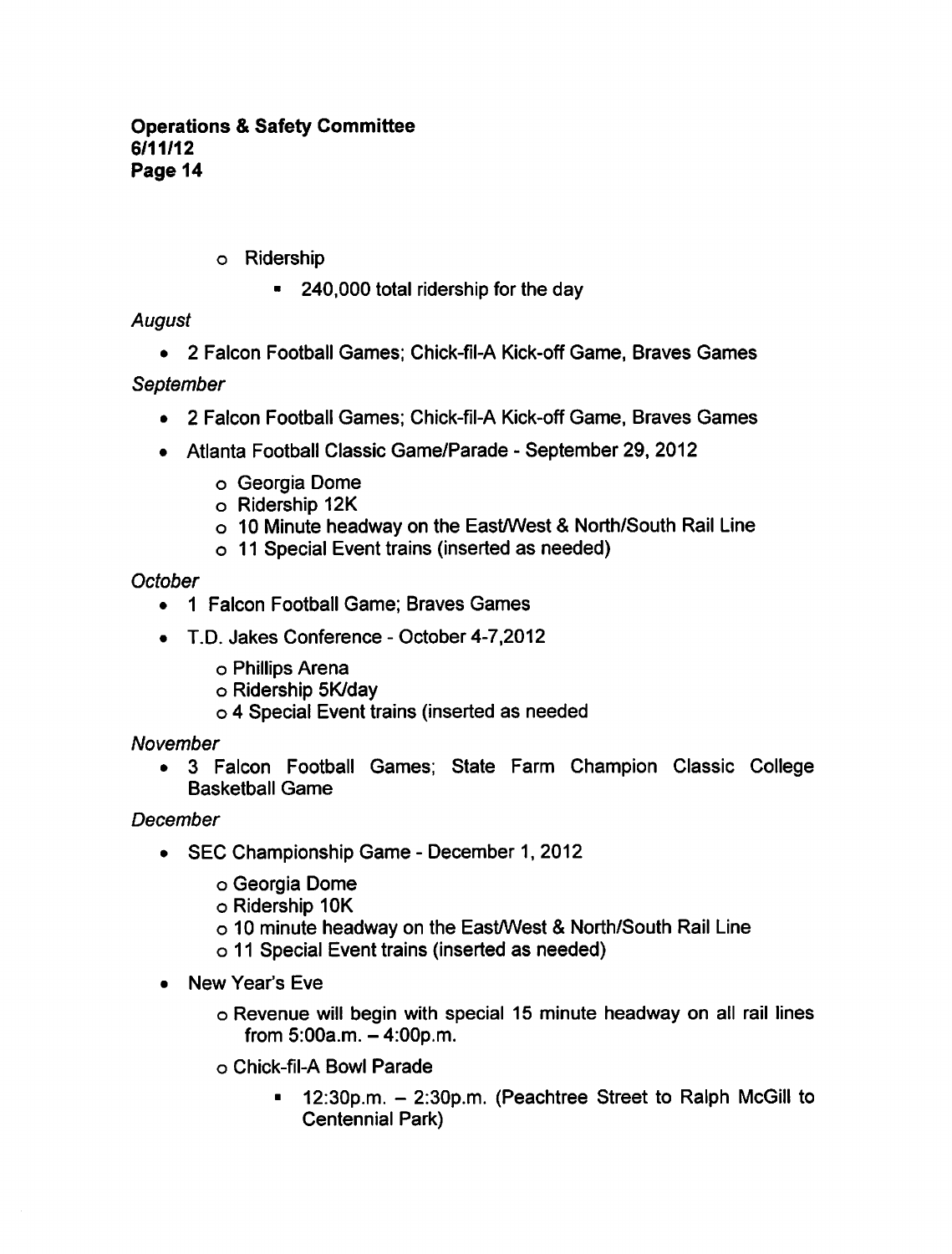Chick-fil-A Funfest

- $= 2:00p.m. 6:00p.m.$  (Georgia World Congress Center)
- **Buses rerouted away from Five Points by 12:00 pm**
- **3** Mobility vehicles will be on stand-by on Forsyth and Mitchell Street
- At 4:00p.m. Rail service changes from 15 minute headway to 10 minute headway on the East/West Rail Line (8 car trains)
- At 5:00p.m. 2 trains will shuttle from King Memorial to Dome  $\blacksquare$ Station and 4 stand-by trains ready on North/South (6 car trains)

Chick-fil-A Bowl

 $\bullet$  7:30p.m.  $-$  11:30p.m. (Georgia Dome)

Peach Drop

- 6:00p.m. 2:00a.m. (Five Points Underground Atlanta)
- Rock Concert
	- $\bullet$  8:30p.m.  $-1:00$ a.m. (Phillips Arena)
- Ridership
- 200,000 total ridership per day  $\bullet$

# **January**

- Monster Truck Jam January 12, 2013
	- Georgia Dome
	- Ridership 11K
	- o 10 minute headway on the East/West & North/South Rail Line
	- 11 Special Event trains (inserted as needed)

# **February**

AMA Supercross  $\bullet$ 

# April

- NCAA Final Four April  $6, 8, 8, 2013$ 
	- Georgia Dome  $\overline{O}$
	- Ridership 10K per game $\circ$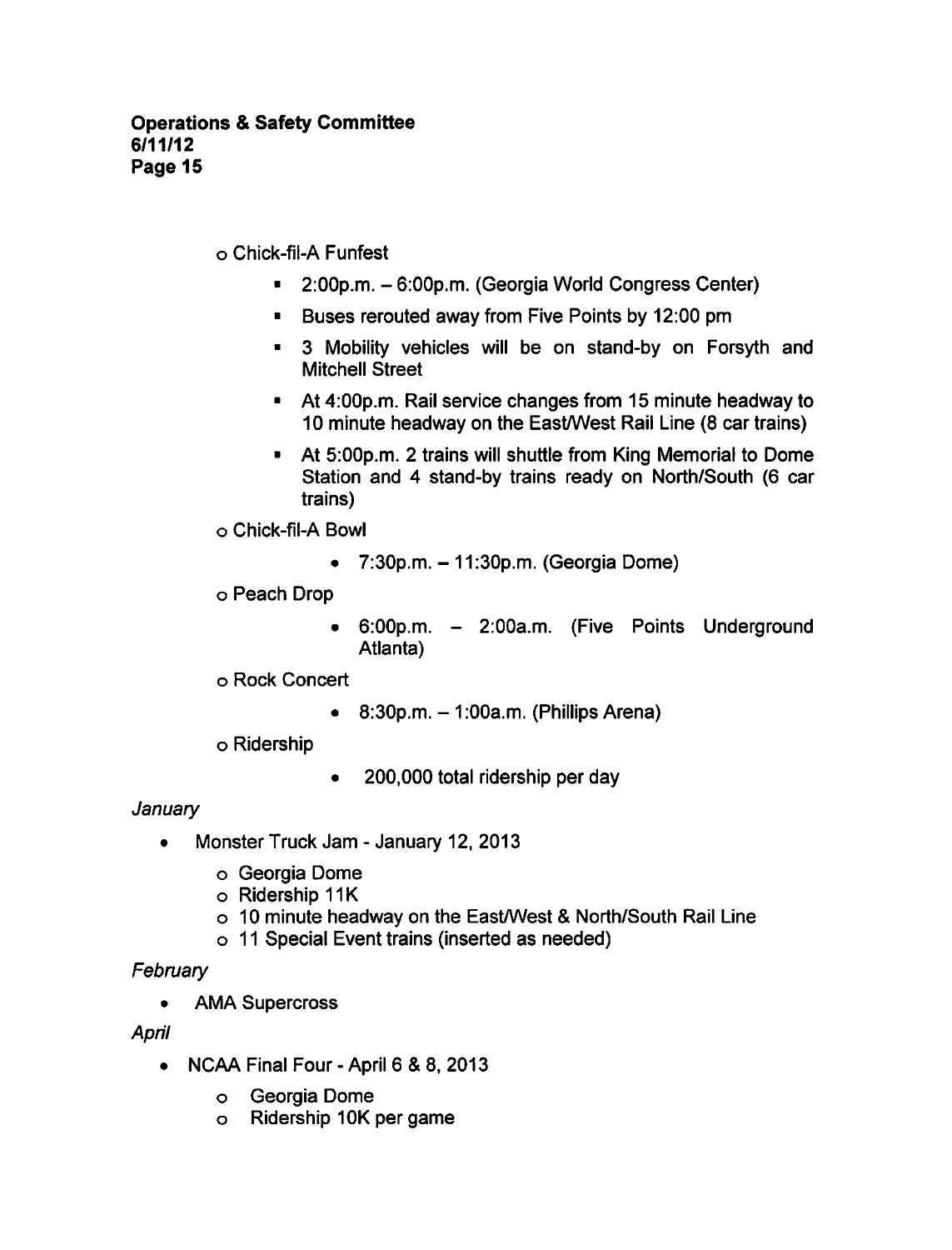- $\circ$  10 Minute headway on the East/West & North/South Rail Line
- 11 Special Event trains (inserted as needed)

# Falcons Games

- Ridership between  $12K 18K$  per game
- 10 games: 6 Sunday Games 4 Weekday Games
- 8 car trains on East/West Rail Line & 6 car trains on North/South Rail Line
- 11 Special Event trains (inserted as needed)

# Braves Games

- $\bullet$  Ridership 2,700 per game
- 82 games
- 5-20 Buses shuttle from Five Points Underground to Turner Field
- 2 Special Event trains (inserted as needed)

# Vertical Transportation

- Prior to the event all key elevators and escalators for that event are checked for safety and functionality.
- Contractor employees (mechanics) are on duty in the system and placed at strategic locations per the event
- MARTA Vertical Transportation Inspectors are also in the system at strategic locations.
- MARTA personnel are placed at the entrance points to the escalators at the key locations for the event to regulate the flow of traffic on the escalator to avoid overloading the unit

Dr. Edmonds thanked staff for the briefing.

Mr. Weber said the Committee will receive an update following the events.

# Other Matters

Dr. Edmond said in a recent discussion, Julie Borders provided a suggestion to MARTA regarding the use of social media to increase the safety on the MARTA system. For instance, if a patron is being harassed they could notify the Authority